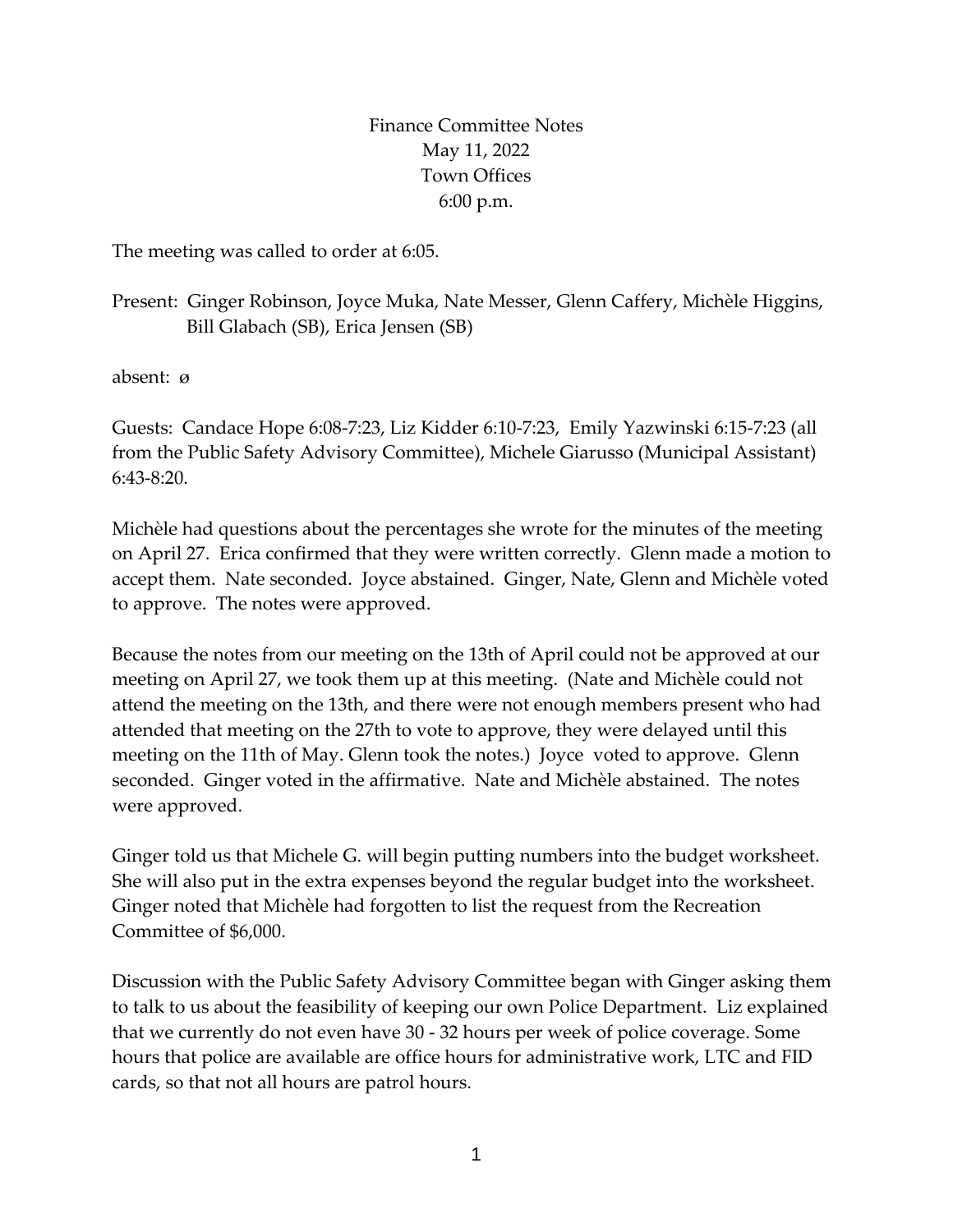If we had just one full time officer, we would need to be paying him/her somewhere between \$40,000 - \$50,000 in salary plus benefits, possibly for a total to the Town at approximately \$70,000 per year. There is also a fee of \$325 for the data base.

Police reform is extensive, and the pool of officers will be drastically diminished which is a major concern to police departments across the State. Small towns will not be able to maintain police departments and would become a "training ground" for other towns.

Ginger asked a theoretical question: can towns share a chief? Liz suggested that this would be difficult. Liz went on to explain that the first third of the alphabet has until the end of June 2022 (this year, next month) to complete the new training. In addition to individual police officers, departments also have to be certified in nine categories for a certain level. Beyond that, there is another level of certifications for police departments which has 139 criteria. Each officer must complete 2700 hours by 2027 of on call duty to remain certified. Administrative time is not part of this time; they must be patrol hours.

Ginger suggests that the capital expense is in our favor by going with Bernardston. We would have 140 per week of call coverage with Bernardston versus approximately 28 hour with the State Police. Keeping our own would cost approximately \$75,000 for 164 hours per year which works out to about \$45.00 per hour. Going with Bernardston works out to 140 hours on call per week equaling about 7,280 hours per year at about \$12 per hour. We would have 80 dedicated on-call hours per month. Our monthly bill is expected to be \$7,137 and \$85,644 per year.

Liz noted that Bernardston is about to participate in a program with Clinical Support Options along with several other area towns which calls on a social worker to accompany a police officer who goes to a call where a social worker is more appropriate than a police officer. Because Bernardston will be working with this program, Leyden would automatically be included. Another benefit to going with Bernardston is that the school children of Leyden already know the police because they frequently visit the Bernardston Elementary School. The feasibility grant will, in the long run, pay for a new cruiser. In the meantime, Bernardston is retiring a cruiser which is in decent shape and which they will give to Leyden. Liz noted that in the Wendell-Leverett agreement, should the long term agreement fail, the cruiser which Wendell bought would be returned to Wendell.

Glenn asked for clarification about how these hours count. Liz said that some of the hours would be office hours, but the agreement still works in our favor. Nate asked about the option with the State Police. Erica explained that there would be no hours for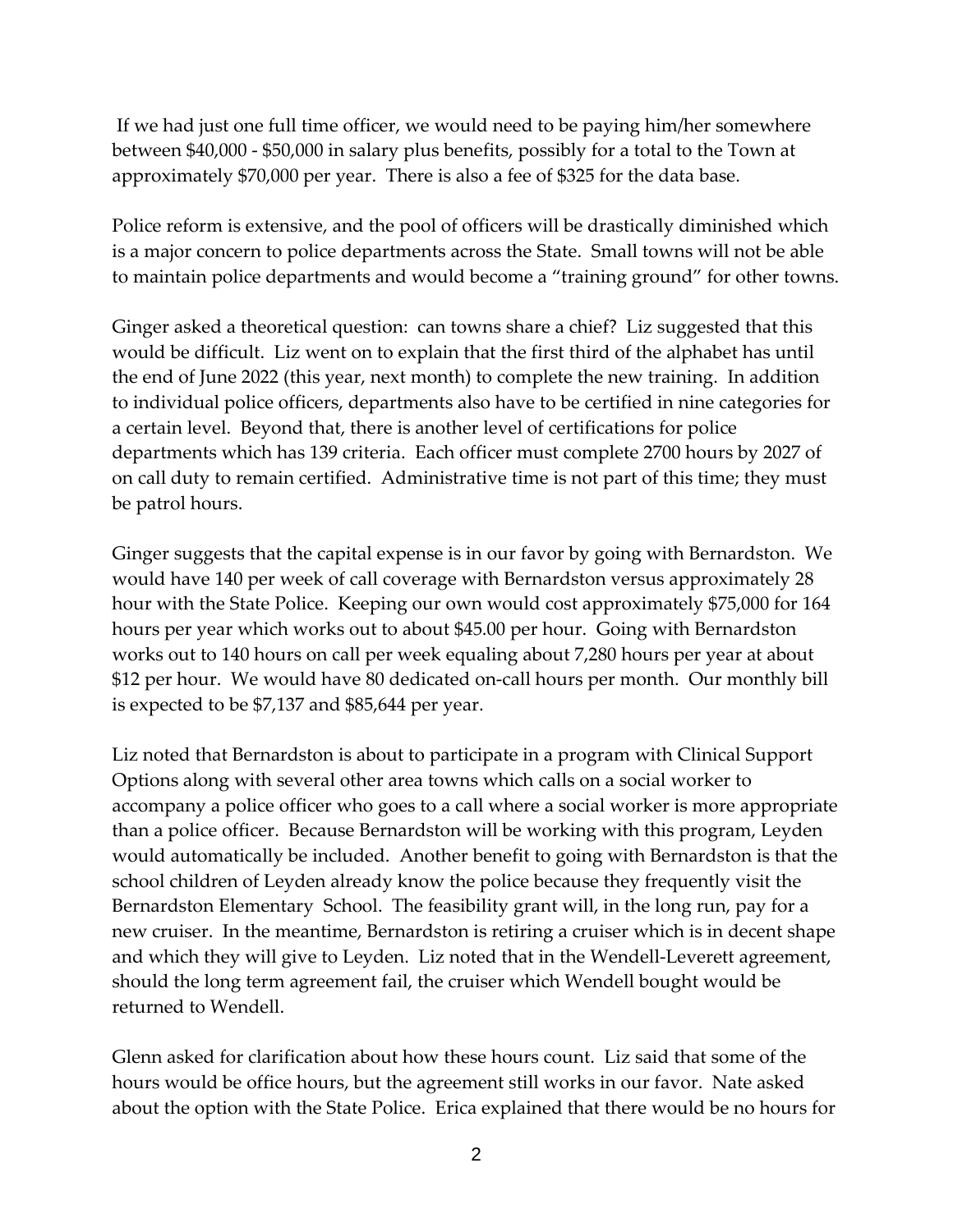obtaining LTC/FID cards and no hours of patrol. We cannot have a chief from another town if we went with the State Police option. There would be no community policing. One of the issues that the Collins Center is studying is the issue of insurance liability.

Emily stressed that the coverage with Bernardston is professional. They are certified. Erica said that the feasibility study is looking into the long term options. Liz referenced Bill's statement at a previous meeting that we really should test this arrangement with the interim agreement. Bill added that the mental health component with CSO is big but that we cannot do it now without Bernardston. Ginger reiterated that people are asking for 1) no speeding in town, 2) no higher taxes, 3) friendly police, and 4) local police. Liz restated that Chief Palmeri is committed to making this work; he has been responsive throughout this entire time. He's already been checking radio coverage and looking for ways to economize. For instance, he is looking at possibly converting the aging Tahoe to some sort of emergency vehicle. Bernardston will use their own laptops.

Erica asked Liz to talk to Chief Palmeri to ask about CJIS; Leyden has it own dedicated account and would like to know how that will work once the interim agreement with Bernardston is in place.

Liz said that there does need to b a contingency: Bernardston canNOT subsidize Leyden per the agreement. If, for instance, Leyden decides that it would like more hours from Bernardston, it would cost approximately \$250 - \$300 for each additional ten hours per month. We wondered which line item to put this contingency. Joyce believes that it could either go into a reserve fund or even a contingency line item in the budget. Erica acknowledged that there will be unanticipated costs that come up. Liz said that there are options if extra hours are needed: extra time per week or taking the hours out of the dedicated hours.

Ginger thought that there should be a one-time transition fee. Joyce says that we could use a warrant article at the Special Town Meeting to take \$10,000 from free cash.

Glenn stated concerns that he has heard about loss of local control with Bernardston partnering with Leyden; they would be our vendors, that they would call the shots. Liz reminded us that while we do accept their standards, there will be task force meetings which include Leyden representatives every month, so that if/when issues do come up, they can be handled. Emily stated that it is her belief that Bernardston sees this as a real partnership. Bill wondered if the long-term agreement is headed to a percentage based fee as in the Wendell/Leverett agreement. Liz did not know.

Bernardston has four full time police.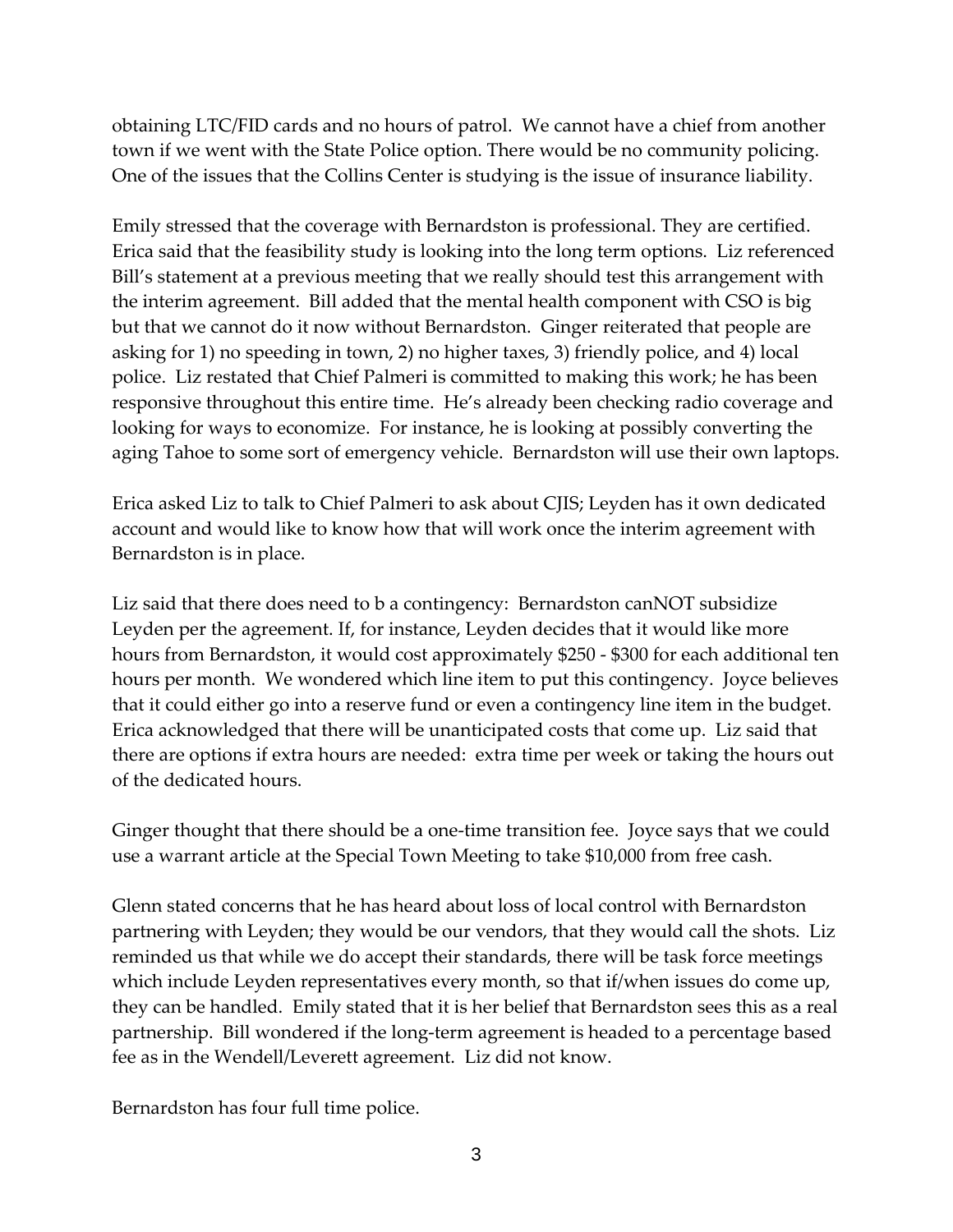Nate asked what the next step is. Liz answered that the Public Safety Advisory Committee has recommended that both Select Boards sign the interim agreement. The Leyden Select Board will vote on May 23, and the Bernardston Select Board will vote on May 18. The agreement will take effect on July 1. After that time, Leyden will no longer have its own Police Department. The Collins Center people hope to have assembled and studied Leyden police data by July. It is expected to take six to nine months to work on a final agreement.

The grant will continue through September of 2023. There is incentive to learn how to work together with Bernardston. Some of the costs which the grant will cover include renovating the substation; the police would probably need one office with a small interview room. Leftover space could go back to the town for record storage. There would be money for a carport, as well as a new cruiser. The final agreement would largely be developed from input from the task force. There was discussion about which room in the Town Offices would best suit this police substation, but it is likely to be located where the current police station is.

Ginger noted that we need to meet more frequently. The warrant closes on May 27 with a final deadline of June 7. The next Public Safety Advisory Committee meeting is the 18th at 6:30 p.m., so we will meet at 5:00 p.m. We will ask them to come back to us on the 25th at 6:00 p.m.

Michele G. needs a second set of eyes to go over the budget figures. Joyce volunteered. She went over the utilities budget for the Town. The supplies line was separated for Town Hall and the Town Offices, but she did not know why. She will merge them. It looks as if that line is over by \$600, but it is not. The fees are for the bonds. For the computer line, \$4,000 will be adequate. Michele noted that the charge for each additional email account that is set up is \$150.

For postings for all boards and committees, the request is \$3,000 and is an increase of \$200 from last year. Joyce stated that these fees should come out of their own revolving funds but also noted - again - that we do not get sufficient reports from the Accountant to know for sure.

The custodian is asking for a 3% increase, up \$165 over last year. We wondered how many hours she works. Michele thought 4 per week but also noted that she comes in as needed and additionally shovels snow.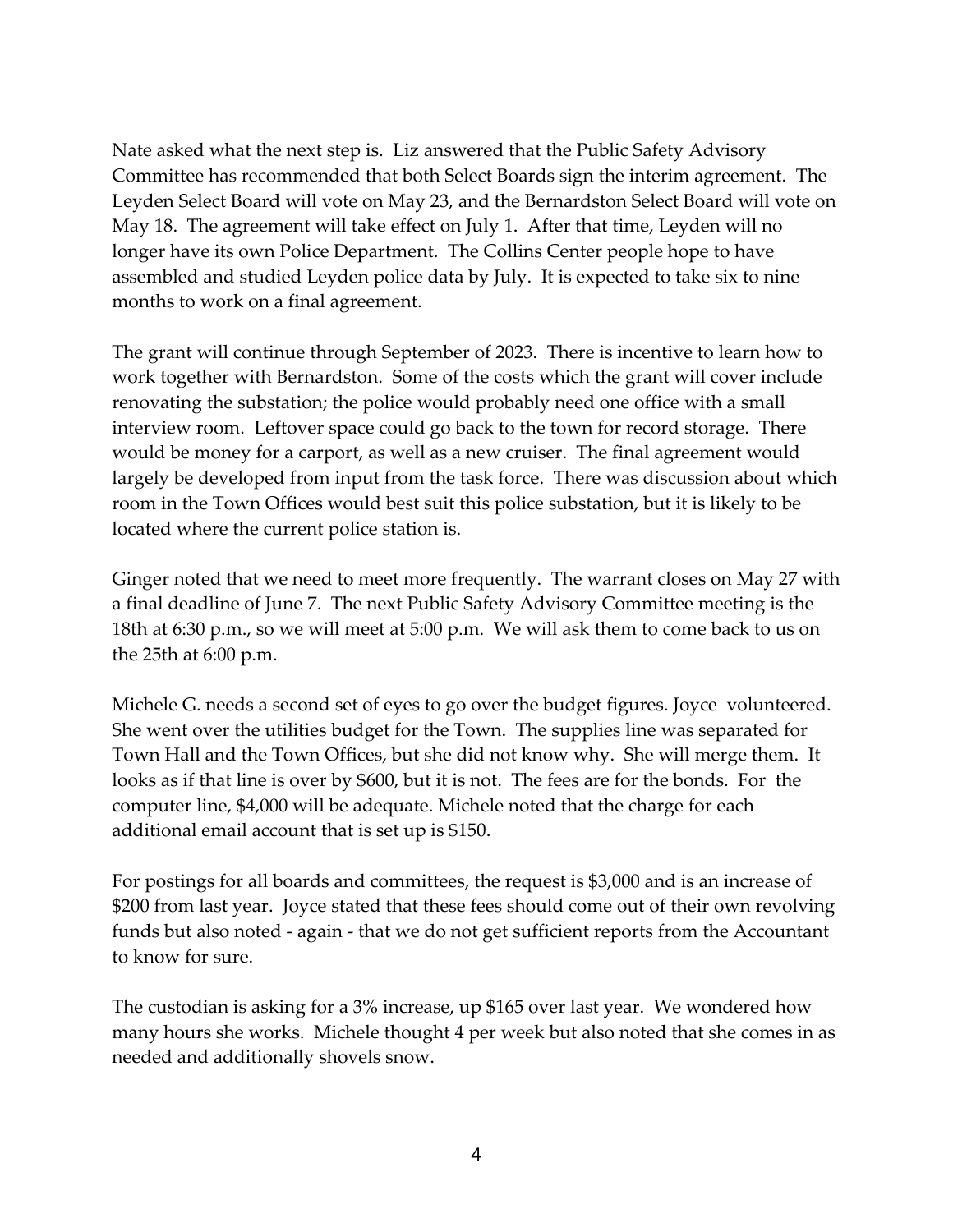As for Town Counsel, Michele noted that we are over on this budget which was \$3,5000. The Town spent \$5,156 and used advertising fund this year to cover the costs. We wondered if the \$4,000 requested would be enough given the police agreement. Erica pointed out that the grant will pay for Counsel fees related to the agreement. Ginger suggested that we keep the \$4,000 and talk about this later as the Finance Committee.

The Building Maintenance was as \$10,000, but the recommendation is for \$12,000, but ARPA will pay for mold remediation and for containers to place the records in for protection against further mold damage. Michele noted that many of our old records are in very bad shape and that they must be maintained as a priority. She said that that line item can remain at \$10,000 due to ARPA funding.

Verizon and Eversource have said that their rates could go up by 10%, but it is unknown what the State will allow. Crocker Communications is expected to go up \$10 per month. The propane tanks will need to be refilled. The new 1,000 gallon tank to be installed at the Town Hall will be expensive, but it is unknown how expensive. Diesel fuel is almost \$6 per gallon right now. Joyce wonders is we should double the amount requested. We settled on \$27,000. We can't know if it is too much or not enough; the market is so volatile. Bill noted that we can always have a Special Town Meeting to take money from free case if this amount is not enough; Joyce said that we should know what our free cash is by the time we might need to vote on moving money to cover an added, unexpected cost.

We are at \$93,350 at this point on the Town's request page.

There is no increase on the cemetery line, though with gasoline prices rising, this is somewhat surprising.

The elevator needs repairs, but it is not known now much repairs will cost. Michele says that ARPA money can be used for repairs.

Snow & Sons have charged \$6,000 for years and have not asked for an increase. Michele will contact them to ask if they are planning to ask for an increase and suggests that we put in an increase of \$1,000 for them just in case.

Veterans' benefits will go up about 6%. FRCOG procurement, \$156 more, but the FRCOG state/core assessment will decrease slightly to \$5,419. Insurance is in at \$105,000 but could be less depending on whether Susan Bobe takes out Social Security and Medicare for police. MIIA, however, does not know how police reform works. The